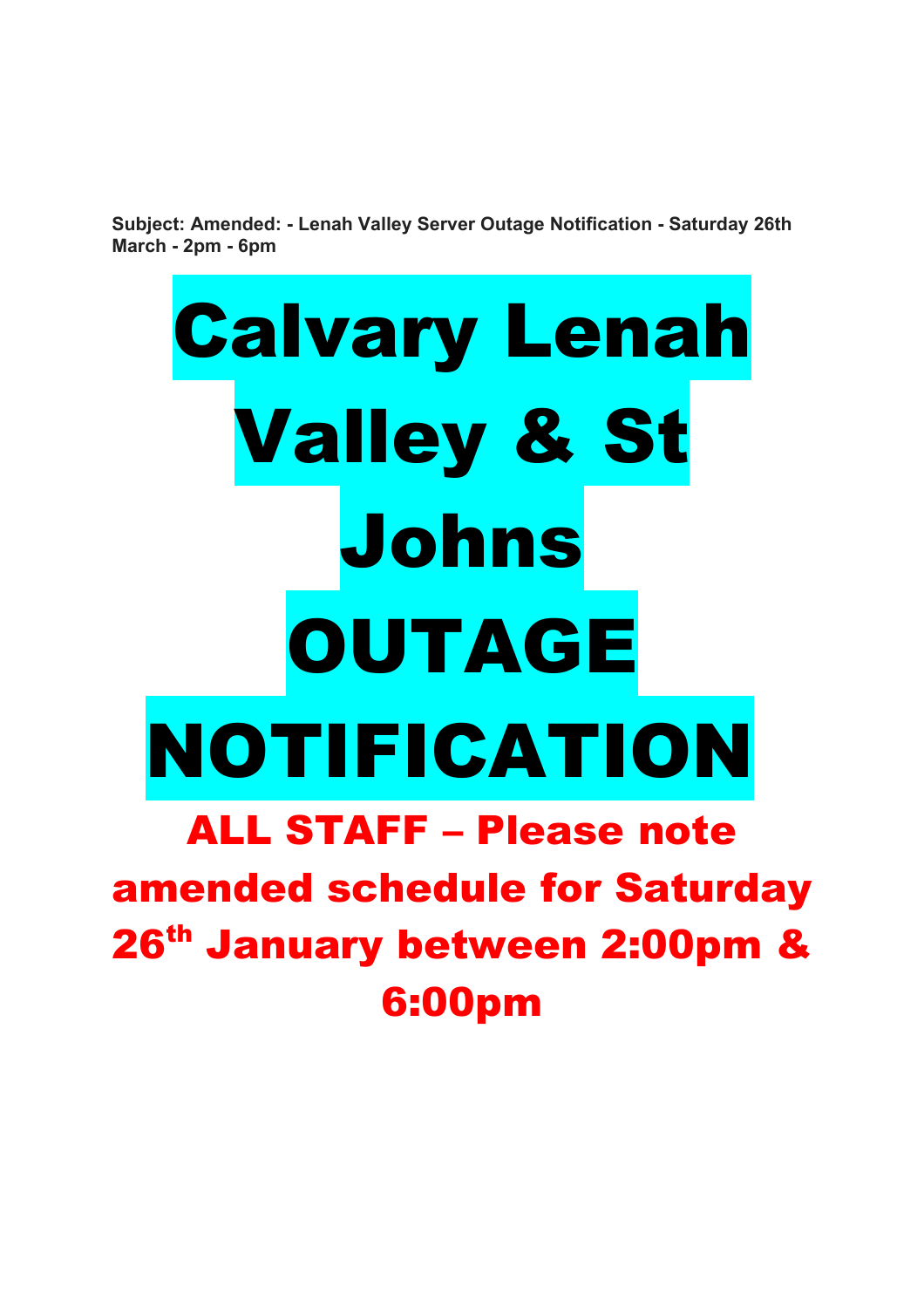What is occurring? *Urgent Server Repairs*

Why is there downtime? *Urgent repairs required in Core Server*

When is this change occurring? *An outage of up to 4 hours is required on Saturday 26th March 2022 between 2:00pm & 6:00pm.*

### How am I impacted?

# **Lenah Valley**

*Services unavailable during this outage are as follows:*

*Nurse Call - (patients will need to be provided with manual call bells) – (Paul Absolom @ Contact Electrical will test all functions when the server is back online) Paging - (staff will need to use telephones as a workaround) - – (Paul Absolom @ Contact Electrical will test all functions when the server is back online) Brainlabs and Inteleviewer in Theatres Philips PC Monitor in Maternity Honeywell BMS Server - (Honeywell Support don't anticipate any issues) McKesson System Healthtrack Scancare (CSD) Internet Access Local Printing (emails / documents etc) "F" Drive and "H" Drive*